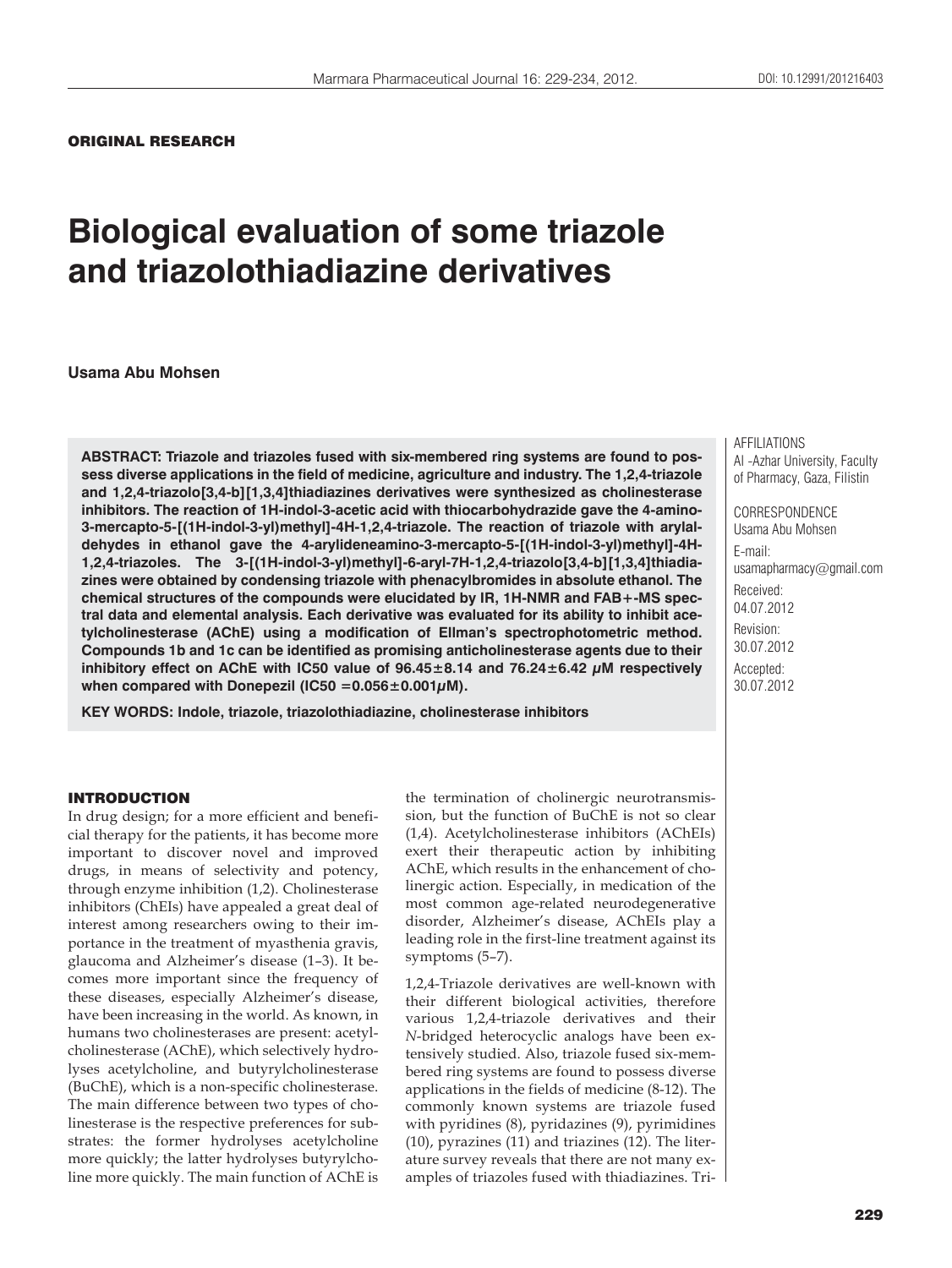azolothiadiazines bear a nucleus incorporating the pharmacophoric N-C-S linkage as in the skeleton of 1,2,4-triazolo[3,4-b][1,3,4]thiadiazine, that plays a main role in cholinesterase inhibition (13-14).

On the other hand, cholinesterase inhibitor activity has also been reported to be associated with the indolic nucleus (15, 16).

In the design of new drugs, the development of hybrid molecules through the combination of different pharmacophores in one frame may lead to compounds with interesting biological profiles.

In the present study, prompted by these observations, the synthesis and cholinesterase inhibitor activity of 1,2,4-triazoles and 1,2,4-triazolo[3,4-b][1,3,4]thiadiazines as hybrid molecules including different pharmacophores were aimed.

# EXPERIMENTAL

## *Chemistry*

All reagents were used as purchased from commercial suppliers without further purification. Melting points were determined by using a Gallenkamp apparatus and are uncorrected. IR: Shimadzu IR-435 spectrophotometer; 1H NMR: Bruker 250 MHz spectrometer; MS: fast atom bombardment mass spectra (FAB-MS) were obtained by VG Quattro mass spectrometer. Microanalytical data were obtained by the Microanalytical Section of Service Center (CNRS, Ecole Normale de Chimie de Montpellier, France).

4-Amino-3-mercapto-5-[(1H-indol-3-yl)methyl]-1,2,4-triazole (A). Equimolar mixture of thiocarbohydrazide (0.1 mol) and 1H-indol-3-acetic acid was heated in an oil-bath at 160–170°C for 2 h. The fused mass thus obtained was dispersed with hot water to obtain the triazole. The product was recrystallized from methanol (17).

IR (KBr) *υ*max (cm–1): *3305-3181 (N-H), 1574-1423 (C=C and C=N), 1338 (C=S).*

% *Anal. Calc. for C11H11N5S: C, 53.86; H, 4.52; N, 28.55,* Found: *C, 53.82; H, 4.50; N, 28.52.*

*General procedure for the preparation of* **5-[(1***H***-indol-3-yl) methyl]-4-arylideneamino-3-mercapto-1,2,4-triazoles (1ae).** To a suspension of aryl aldehyde (0.005 mol) in ethanol (10 ml), was added an equimolar amount of triazole. The suspension was heated until a clear solution was obtained. A few drops of conc. sulfuric acid were added as a catalyst and the solution was refluxed for 3 h on a water bath. The precipitated solid was filtered off and recrystallized from ethanol (18).

*General procedure for the preparation of* **3-[(1***H***-indol-3-yl) methyl]-6-aryl-7***H***-1,2,4-triazolo[3,4-***b***]-1,3,4-thiadiazines (2ae).** A solution of triazole (0.005 mol) and phenacyl bromide (0.005 mol) in absolute ethanol (30 ml) was heated under reflux for 1 h, cooled to room temperature and then neutralized with ammonium hydroxide. The product thus obtained was recrystallized from ethanol (18).

**1a**: R:-H, Yield: 60%, M.p.:185-7 °C, IR (KBr) *υ*max (cm–1): *3401- 3131 (N-H),* 1595–1442 (C=C and C=N), 1372 (C=S). 1H-NMR (250 MHz) (DMSO-d<sub>6</sub>) δ (ppm): 4.45 (2H, s, CH<sub>2</sub>), 6.95-8.05 (10H, m, aromatic protons), 10.30 (1H, s, N=CH), 11.10 (1H, s, indole NH), 13.85 (1H, s, triazole NH). MS (FAB); *m*/*z:* 334 [M+1].

% Anal. Calc. C<sub>18</sub>H<sub>15</sub>N<sub>5</sub>S: C, 64.84; H, 4.53; N, 21.00. Found: C, 64.85; H, 4.56; N, 20.97.

**1b**: R:-Cl, Yield: 72%, M.p.:195-6 °C, IR (KBr) *υ*max (cm–1): *3389- 3105 (N-H),* 1611–1435 (C=C and C=N), 1370 (C=S). 1H-NMR (250 MHz) (DMSO-d<sub>6</sub>) δ (ppm): 4.40 (2H, s, CH<sub>2</sub>), 7.10-7.50 (5H, m, indole protons), 8.05-8.45 (4H, m, phenyl protons), 10.30 (1H, s, N=CH), 11.20 (1H, s, indole NH), 13.75 (1H, s, triazole NH). MS (FAB); *m*/*z:* 368 [M+1].

% Anal. Calc. C<sub>18</sub>H<sub>14</sub>ClN<sub>5</sub>S: C, 58.77; H, 3.84; N, 19.04. Found: C, 58.73; H, 3.87; N, 19.02.

**1c**: R:-CH<sub>3</sub>, Yield: 70%, M.p.:205-8 °C, IR (KBr)  $v_{\text{max}}$  (cm<sup>-1</sup>): *3415-3150 (N-H),* 1601–1435 (C=C and C=N), 1378 (C=S). <sup>1</sup>H-NMR (250 MHz) (DMSO-*d*<sub>6</sub>) *δ* (ppm): 2.25 (3H, s, CH<sub>3</sub>), 4.35  $(2H, s, CH<sub>2</sub>)$ , 7.05-8.20 (9H, m, aromatic protons), 10.25 (1H, s, N=CH), 11.05 (1H, s, indole NH), 13.85 (1H, s, triazole NH).

## MS (FAB); *m*/*z:* 348 [M+1].

% Anal. Calc. C<sub>19</sub>H<sub>17</sub>N<sub>5</sub>S: C, 65.68; H, 4.93; N, 20.16. Found: C, 65.71; H, 4.96; N, 20.20.

**1d**: R:-NO<sub>2</sub>, Yield: 81%, M.p.:237-9 °C, IR (KBr)  $v_{\text{max}}$  (cm<sup>-1</sup>): *3396-3120 (N-H),* 1630–1430 (C=C and C=N), 1380 (C=S). <sup>1</sup>H-NMR (250 MHz) (DMSO-d<sub>6</sub>) *δ* (ppm): 4.35 (2H, s, CH<sub>2</sub>), 6.95-7.50 (5H, m, indole protons), 8.05-8.45 (4H, dd J=8.75 Hz and 8.71 Hz, phenyl protons), 10.20 (1H, s, N=CH), 10.90 (1H, s, indole NH), 13.85 (1H, s, triazole NH). MS (FAB); *m*/*z:* 379 [M+1].

% Anal. Calc. C<sub>18</sub>H<sub>14</sub>N<sub>6</sub>O<sub>2</sub>S: C, 57.13; H, 3.73; N, 22.21. Found: C, 57.17; H, 3.76; N, 22.24.

**1e**: R:-N(CH<sub>3</sub>)<sub>2</sub>, Yield: 61%, M.p.:200-1 °C, IR (KBr)  $v_{\text{max}}$  (cm<sup>-1</sup>): *3412-3141 (N-H),* 1571–1439 (C=C and C=N), 1365 (C=S). <sup>1</sup>H-NMR (250 MHz) (DMSO-*d*<sub>6</sub>) *δ* (ppm): 3.10 (6H, s, N(CH<sub>3</sub>)<sub>2</sub>), 4.25 (2H, s, CH<sub>2</sub>), 6.85-7.85 (9H, m, aromatic protons), 10.25 (1H, s, N=CH), 11.00 (1H, s, indole NH), 13.75 (1H, s, triazole NH). MS (FAB); *m*/*z:* 377 [M+1].

% Anal. Calc.  $C_{20}H_{20}N_6S$ : C, 63.81; H, 5.35; N, 22.32. Found: C, 63.80; H, 5.35; N, 22.29.

**2a**: R:-H, Yield: 50%, M.p.:162-3 °C, IR (KBr) *υ*max (cm–1): *3425-3301 (N-H),* 1615–1444 (C=C and C=N). 1H-NMR (250 MHz) (DMSO-*d*<sub>6</sub>) *δ* (ppm): 4.35-4.60 (4H, m, CH<sub>2</sub> and C<sub>7</sub> protons of triazolothiadiazine), 6.85-8.05 (10H, m, aromatic protons), 10.90 (1H, s, indole NH). MS (FAB); *m*/*z:* 346  $[M+1]$ .

% Anal. Calc.  $C_{19}H_{15}N_5S$ : C, 66.07; H, 4.38; N, 20.27. Found: C, 66.09; H, 4.34; N, 20.31.

**2b**: R:-Cl, Yield: 45%, M.p.:221-2 °C, IR (KBr) *υ*max (cm–1): *3431- 3291 (N-H),* 1622–1431 (C=C and C=N). 1H-NMR (250 MHz) (DMSO-*d*<sub>6</sub>) *δ* (ppm): 4.30-4.45 (4H, m, CH<sub>2</sub> and C<sub>7</sub> protons of triazolothiadiazine), 6.90-8.25 (9H, m, aromatic protons), 11.15 (1H, s, indole NH). MS (FAB); *m*/*z:* 380 [M+1].

% Anal. Calc. C<sub>19</sub>H<sub>14</sub>ClN<sub>5</sub>S: C, 60.08; H, 3.71; N, 18.44. Found: C, 60.10; H, 3.72; N, 18.43.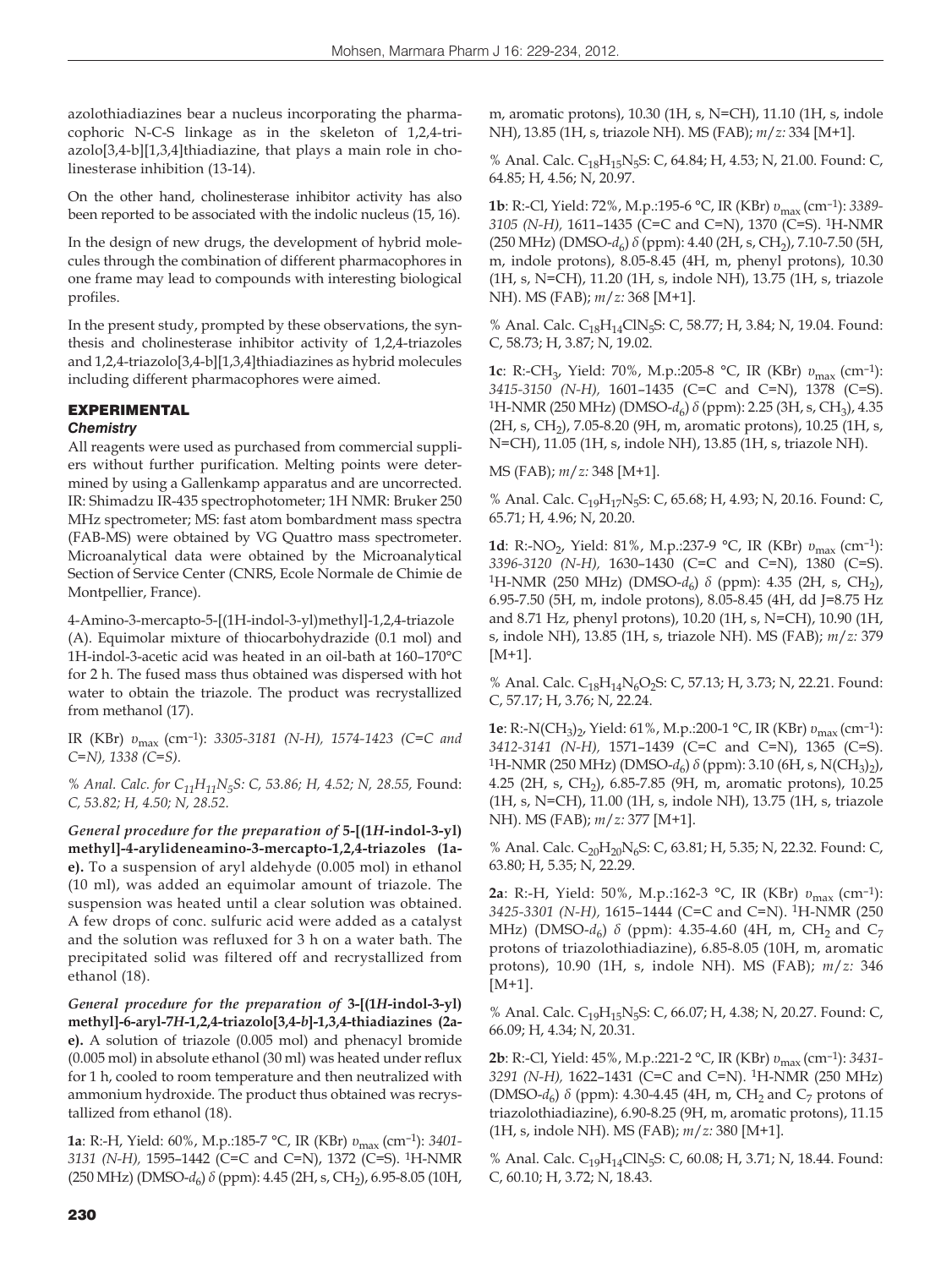

**SCHEME 1.** The synthetic protocol of the compounds

**2c**: R:-CH3, Yield: 45%, M.p.:108-11 °C, IR (KBr) *υ*max (cm–1): *3405-3311 (N-H),* 1601–1461 (C=C and C=N). 1H-NMR (250 MHz) (DMSO-*d*<sub>6</sub>) *δ* (ppm): 2.35 (3H, s, CH<sub>3</sub>), 4.25-4.55 (4H, m, CH<sub>2</sub> and C<sub>7</sub> protons of triazolothiadiazine), 6.75-8.00 (9H, m, aromatic protons), 11.25 (1H, s, indole NH). MS (FAB); *m*/*z:*  360 [M+1].

% Anal. Calc. C<sub>20</sub>H<sub>17</sub>N<sub>5</sub>S: C, 66.83; H, 4.77; N, 19.48. Found: C, 66.82; H, 4.77; N, 19.51.

**2d**: R:-NO2, Yield: 48%, M.p.:225-6 °C, IR (KBr) *υ*max (cm–1): *3440-3299 (N-H),* 1622–1450 (C=C and C=N). 1H-NMR (250 MHz) (DMSO-*d*<sub>6</sub>) *δ* (ppm): 4.30-4.55 (4H, m, CH<sub>2</sub> and C<sub>7</sub> protons of triazolothiadiazine), 7.00-8.15 (9H, m, aromatic protons), 11.30 (1H, s, indole NH). MS (FAB); *m*/*z:* 391 [M+1].

% Anal. Calc. C<sub>19</sub>H<sub>14</sub>N<sub>6</sub>O<sub>2</sub>S: C, 58.45; H, 3.61; N, 21.53. Found: C, 58.46; H, 3.64; N, 21.54.

**2e**: R:-N(CH<sub>3</sub>)<sub>2</sub>, Yield: 39%, M.p.:216-7 °C, IR (KBr)  $v_{\text{max}}$  (cm<sup>-1</sup>): *3417-3320 (N-H),*1631–1431 (C=C and C=N). 1H-NMR (250 MHz) (DMSO-*d*<sub>6</sub>) *δ* (ppm): 3.10 (6H, s, N(CH<sub>3</sub>)<sub>2</sub>), 4.25-4.40 (4H, m,  $CH<sub>2</sub>$  and  $C<sub>7</sub>$  protons of triazolothiadiazine), 7.05-8.15 (9H, m, aromatic protons), 11.25 (1H, s, indole NH). MS (FAB); *m*/*z:*  389 [M+1].

% Anal. Calc. C<sub>21</sub>H<sub>20</sub>N<sub>6</sub>S: C, 64.93; H, 5.19; N, 21.63. Found: C, 64.95; H, 5.22; N, 21.62.

#### *Pharmacology*

#### AChE Inhibition

All compounds were subjected to a slightly modified method of Ellman's test (19) in order to evaluate their potency to inhibit the AChE. The spectrophotometric method is based on the reaction of released thiocholine to give a coloured product with a chromogenic reagent 5,5-dithio-bis(2-nitrobenzoic)acid (DTNB). AChE, (E.C.3.1.1.7 from Electric Eel, 500 units), and Donepezil hydrochloride were purchased from Sigma–Aldrich (Steinheim, Germany). Potassium dihydrogen phos-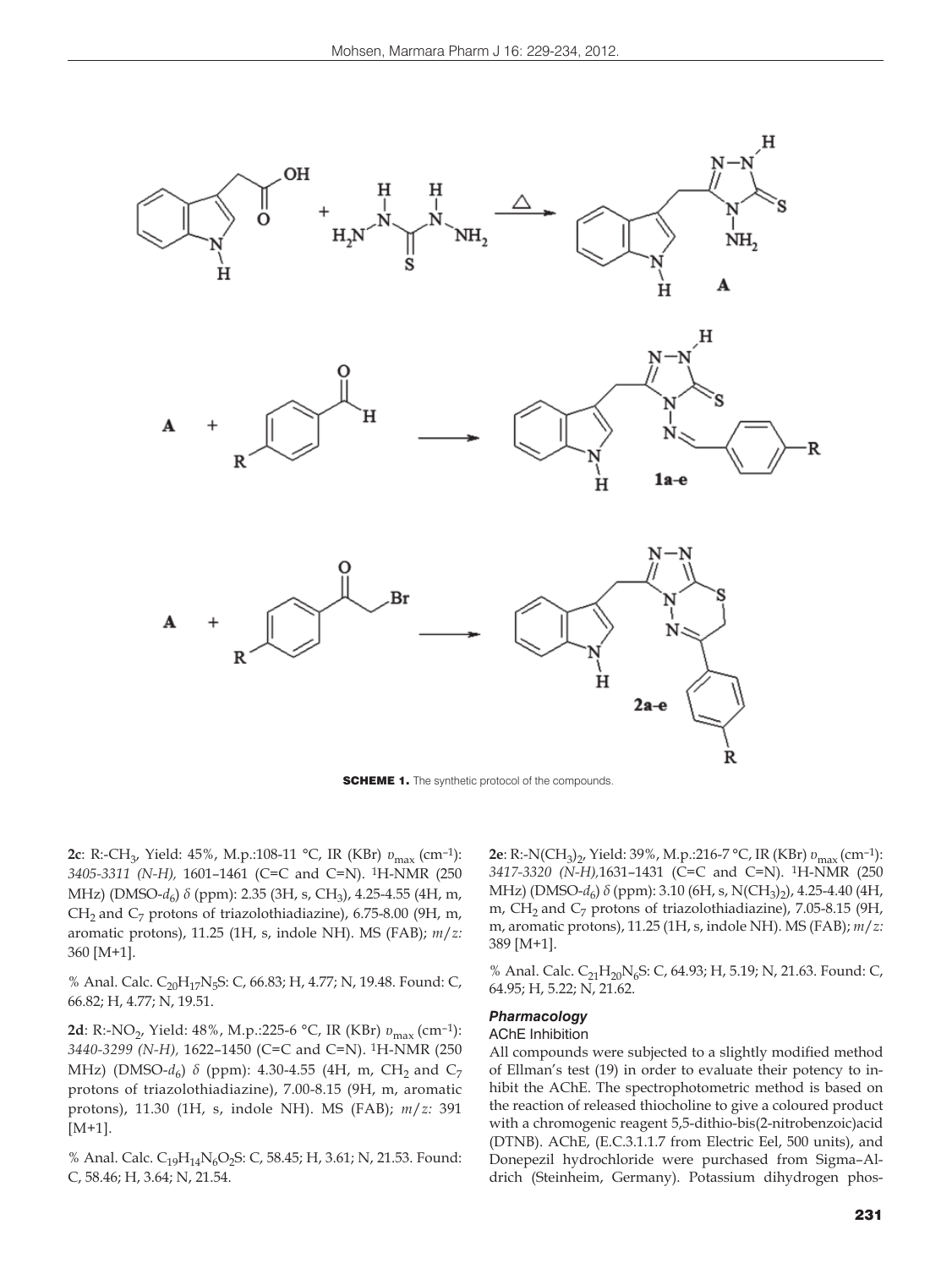| Comp.          | <b>AChE Inhibition (%)</b> |           |              |                  |
|----------------|----------------------------|-----------|--------------|------------------|
|                | 100 $\mu$ M                | $1 \mu M$ | 0.01 $\mu$ M | $IC_{50}(\mu M)$ |
| 1a             | 49.17                      | 27.26     | 13.27        | >100             |
|                | ±4.35                      | ±1.61     | ± 1.91       |                  |
| 1 <sub>b</sub> | 50.19                      | 31.18     | 14.99        | 96.45            |
|                | ± 5.24                     | ±2.24     | ±1.66        | ±8.14            |
| 1 <sub>c</sub> | 55.23                      | 33.26     | 15.23        | 76.24            |
|                | ±6.45                      | ±2.59     | ±3.22        | ±6.42            |
| 1 <sub>d</sub> | 45.10                      | 30.26     | 11.28        | >100             |
|                | ±3.21                      | ±3.14     | ±1.18        |                  |
| 1e             | 47.29                      | 25.02     | 13.82        | >100             |
|                | ±1.91                      | ±1.98     | ±2.15        |                  |
| 2a             | 29.05                      | 12.65     | 6.99         | >100             |
|                | ±4.05                      | ±1.99     | ±0.82        |                  |
| 2b             | 28.91                      | 11.49     | 7.21         | >100             |
|                | ±3.88                      | ±1.27     | ±1.97        |                  |
| 2c             | 19.13                      | 8.16      | 3.99         | >100             |
|                | ±2.81                      | ±2.16     | $\pm$ 1.75   |                  |
| 2d             | 37.21                      | 17.19     | 7.01         | >100             |
|                | ±3.87                      | ±1.97     | ±1.47        |                  |
| 2e             | 40.93                      | 17.26     | 4.73         | >100             |
|                | ±1.24                      | ±0.96     | ±0.99        |                  |
| Donepezil      | 96.79                      | 76.45     | 37.06        | 0.056            |
|                | ±5.51                      | ±4.75     | ±3.99        | ±0.001           |

**TABLE 1.** % AChE inbition of the compounds and  $IC_{50}$  values.

phate, DTNB, potassium hydroxide, sodium hydrogen carbonate, gelatine, acetylthiocholine iodide (ATC) were obtained from Fluka (Buchs, Switzerland). Spectrophotometric measurements were performed on a 1700 Shimadzu UV-1700 UV– Vis spectrophotometer. Cholinesterase activity of the compounds (**1a-e** and **2a-e**) was measured in 100 mM phosphate buffer (pH 8.0) at 25 °C, using ATC as substrates, respectively. DTNB (10 mM) was used in order to observe absorbance changes at 412 nm. Donepezil hydrochloride was used as a positive control (Table 1) (20).

## Enzymatic assay

Enzyme solutions were prepared in gelatin solution (1%), at a concentration of 2.5 units/mL. AChE and compound solution (50 μL) which is prepared in 2% DMSO at a concentration range of 10-1-10-6 mM were added to 3.0 mL phosphate buffer (pH 8±0.1) and incubated at 25 °C for 5 min. The reaction was started by adding DTNB) (50 μL) and ATC (10 μL) to the enzyme-inhibitor mixture. The production of the yellow anion was recorded for 10 min at 412 nm. As a control, an identical solution of the enzyme without the inhibitor is processed following the same protocol. The blank reading contained 3.0 mL buffer, 50 μL 2% DMSO, 50 μL DTNB and 10 μL substrate. All processes were assayed in triplicate. The inhibition rate (%) was calculated by the following equation:

Inhibition % =  $(A_C-A_I) / A_C \times 100$ 

Where  $A_I$  is the absorbance in the presence of the inhibitor,  $A_C$ is the absorbance of the control and AB is the absorbance of blank reading. Both of the values are corrected with blankreading value. SPSS for Windows 15.0 was used for statistical analysis. Data were expressed as Mean ± SD.

## RESULTS AND DISCUSSION

In this present work, a series of ten compounds were synthesized (Scheme 1). The structure of the compounds was elucidated by IR, 1H-NMR, FAB+-MS spectral data and elemental analysis. IR spectra of all compounds C=N and C=C bands were observed at about 1630-1430 cm-1 region. According to the IR spectroscopic data of the compounds **1a-e** which have triazoline-3-thione structure, the C=S stretching bands observed at about 1380–1365 cm–1. While the NH bands of compounds **1a-e** observed at about 3415-3105 cm-1 regions, the NH bands of compounds **2a-e** observed at about 3440-3291 cm-1 regions.

In the 1H-NMR spectra of compounds, NH proton of the indole ring was seen as singlet at about 10.90-11.30 ppm. The signal due to indol-CH<sub>2</sub> methylene protons, presented in all compounds, appeared at 4.20–4.60 ppm, as singlets. Due to the electron withdrawing effects of phenyl and triazole ring, the N=CH proton of the compounds (**1a-e)** appeared at 10.20-10.30 ppm as singlet as a result of chemical shift. All the other aromatic and aliphatic protons were observed at the expected regions. Mass spectra (MS (FAB)) of compounds showed M+1 peaks, in agreement with their molecular formula.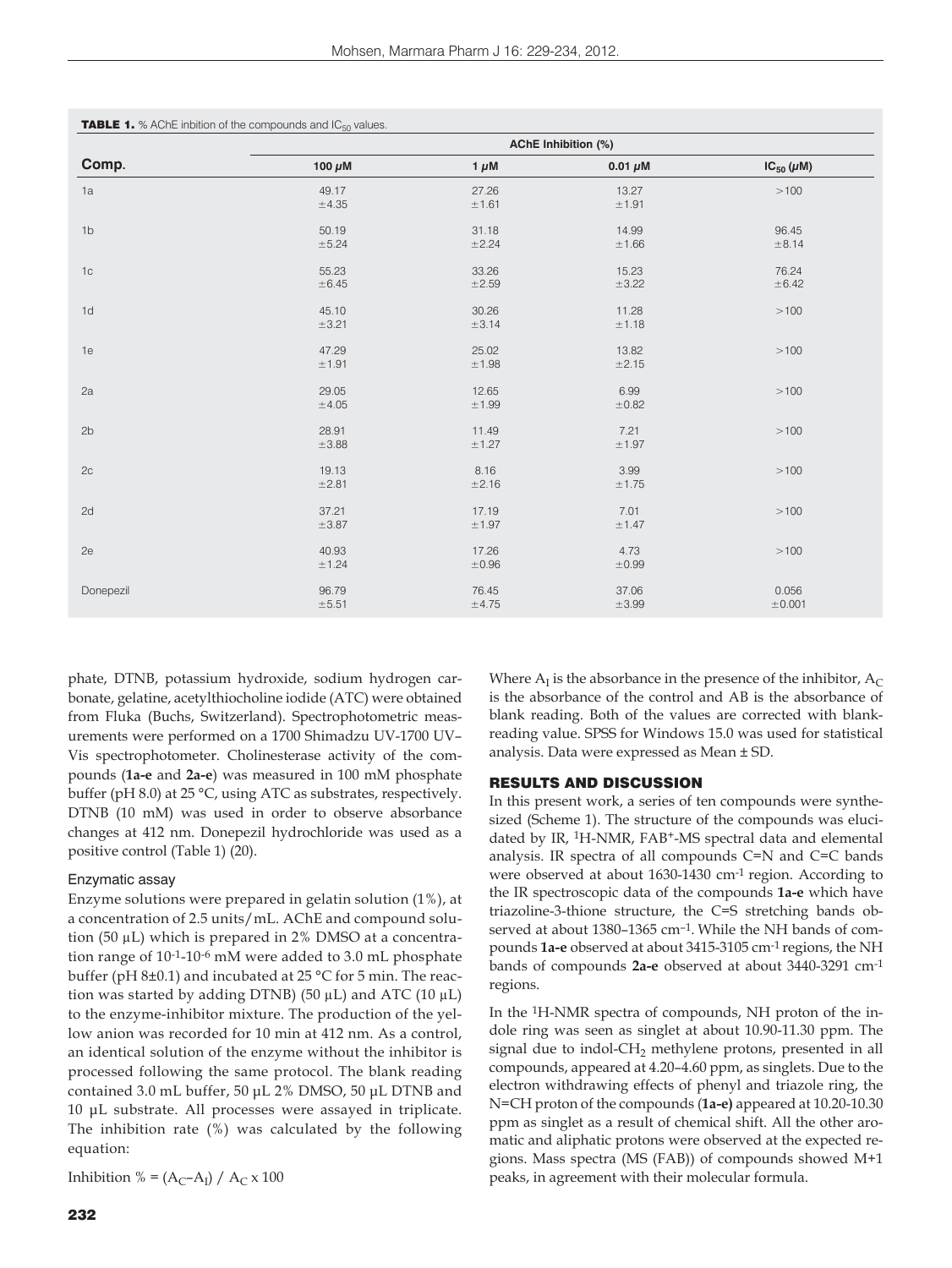The anticholinesterase effects of the compounds (**1a-e** and **2ae**) were determined by modified Ellman's spectrophotometric method (Table 1). Among these compounds (**1a-e** and **2a-e**), compounds **1b** and **1c** can be identified as promising anticholinesterase agents due to their inhibitory effect on AChE with IC<sub>50</sub> value of 96.45 $\pm$ 8.14 and 76.24 $\pm$ 6.42  $\mu$ M respectively when compared with Donepezil ( $IC_{50} = 0.056 \pm 0.001 \mu M$ ). Although compounds **1b** and **1c** include triazole nuclei they showed different levels of anticholinesterase activity. The former bearing Cl atom and methyl group on phenyl ring exhibited the inhibitory effect on AChE with  $IC_{50}$  value of 96.45±8.14 and 76.24±6.42 μM, whereas the other substitutions exhibited the

inhibitory effect on AChE with  $>100$  μM. On the other hand the trizolothiadiazine derivatives (**2a-e**) did not show notable inhibitory effect on AChE.

As a result, we can say that the triazole derivatives are more active than triazolothiadiazines when their anticholinesterase activity is compared.

# ACKNOWLEDGEMENTS

The author would like to thank the staff of Anadolu University Faculty of Pharmacy, Department of Pharmaceutical Chemistry for their valuable suggestions regarding the manuscript.

# **Bazı triazol ve triazolo tiyadiazin türevlerinin biyolojik değerlendirilmesi**

**ÖZET: Triazol ve altı üyeli halka sistemleri ile kondense olmuş triazoller; tıp, tarım ve sanayi alanında farklı kullanım alanlarına sahiptir. Bu çalışmada, 1,2,4-triazol ve 1,2,4-triazolo[3,4-b][1,3,4]tiyadiazin türevleri kolinesteraz inhibitörleri olarak sentezlendi. Tiyokarbohidrazid ile 1H-indol-3-asetik asit reaksiyona sokularak, 4-amino-3-merkapto-5- [(1H-indol-3-il)metil]-4H-1,2,4-triazol elde edildi. Arilaldehidler ile triazol etanol içinde reaksiyona sokularak 4-arilidenamino-3-merkapto-5-[(1H-indol-3-il)metil]-4H-1,2,4-triazoller elde edildi. 3-[(1H-indol-3-il)metil]-6-aril-7H-1,2,4-triazolo[3,4-b][1,3,4]tiyadiazinler, triazoller ve fenasilbromürlerin absolu etanol içinde kondensasyonu ile elde edildi. Bileşiklerin kimyasal yapıları, IR, 1H-NMR ve FAB+-MS spektral verileri ve elementel analiz sonuçları yardımı ile aydınlatıldı. Modifiye edilmiş Ellman spektrofotometrik metodu kullanılarak tüm bileşiklerin asetilkolinesteraz (AChE) inhibisyonları incelendi. Bileşikler 1b ve 1c, sırasıyla gösterdikleri 96.45±8.14 ve 76.24±6.42 μM IC50 AChE inhibisyonu değerleri ile Donepezil (IC50 =0.056±0.001μM) ile kıyaslandıklarında ümit verici sonuçlar vermişlerdir.**

**ANAHTAR SÖZCÜKLER: İndol, triazol, triazolotiyadiazin, kolinesteraz inhibitörleri**

### REFERENCES

- 1. Lemke TL, Williams DA. Foye's Principles of Medicinal Chemistry. Lippincott Williams & Wilkins, Baltimore. 2008.
- 2. Silverman RB. The organic chemistry of drug design and drug action. Elsevier Academic Press, Burlington. 2004.
- 3. Shen ZX. Brain Cholinesterases: III. Future perspectives of AD research and clinical practice. Med Hypotheses 2004; 63: 298–307.
- 4. Wilkinson DG, Francis PT, Schwam E, Payne-Parrish J. Cholinesterase inhibitors used in the treatment of Alzheimer's disease: the relationship between pharmacological effects and clinical efficacy. Drugs Aging 2004; 21: 453–78.
- 5. Grutzendler J, Morris JC. Cholinesterase inhibitors for Alzheimer's disease. Drugs 2001; 61: 41–52.
- 6. Giacobini E. Cholinesterases: New roles in brain function and in Alzheimer's disease. Neurochem Res 2003; 28: 515–22.
- 7. Johannsen P. Long-term cholinesterase inhibitor treatment of Alzheimer's disease. CNS Drugs 2004; 18: 757–68.
- 8. Sadana KA, Mirza Y, Aneja KR, Prakash O. Hypervalent iodine mediated synthesis of 1-aryl/hetryl-1,2,4 triazolo[4,3-a] pyridines and 1-aryl/hetryl 5-methyl-1,2,4-triazolo[4,3-a]quinolines as antibacterial agents. Eur J Med Chem 2003; 38, 533-6.
- 9. Bussolari JC, Panzica RP. Synthesis and anti-HIV evaluation of 2´,3´-dideoxyimidazo- and nu-triazolo[4,5-d]pyridazine nucleosides. Bioorg Med Chem 1999; 7: 2373-9.
- 10. Vu CB, Shields P, Peng B, Kumaravel G, Jin X, Phadke D, Wang J, Engber T, Ayyub E, Petter RC. Triamino derivatives of triazolotriazine and triazolopyrimidine as adenosine A2a receptor antagonists. Bioorg Med Chem Lett 2004; 14: 4835-8.
- 11. Yao G, Haque S, Sha L, Kumaravel G, Wang J, Engber T M, Whalley ET, Conlon PR, Chang H, Kiesman WF, Petter RC. Synthesis of alkyne derivatives of a novel triazolopyrazine as A2a adenosine receptor antagonists. Bioorg Med Chem Lett 2005; 15: 511-5.
- 12. Vu CB, Peng B, Kumaravel G, Smits G, Jin X, Phadke D, Engber T, Huang C, Reilly J, Tam S, Grant D, Hetu G, Chen L, Zhang J, Petter RC. Piperazine Derivatives of [1,2,4]Triazolo[1,5-a][1,3,5]triazine as Potent and Selective Adenosine A2a Receptor Antagonists. J Med Chem 2004; 47: 4291–9.
- 13. Shi A, Huang L, Lu C, He F, Li X. Synthesis, biological evaluation and molecular modeling of novel triazolecontaining berberine derivatives as acetylcholinesterase and β-amyloid aggregation inhibitors. Bioorg Med Chem 2011; 19: 2298-305.